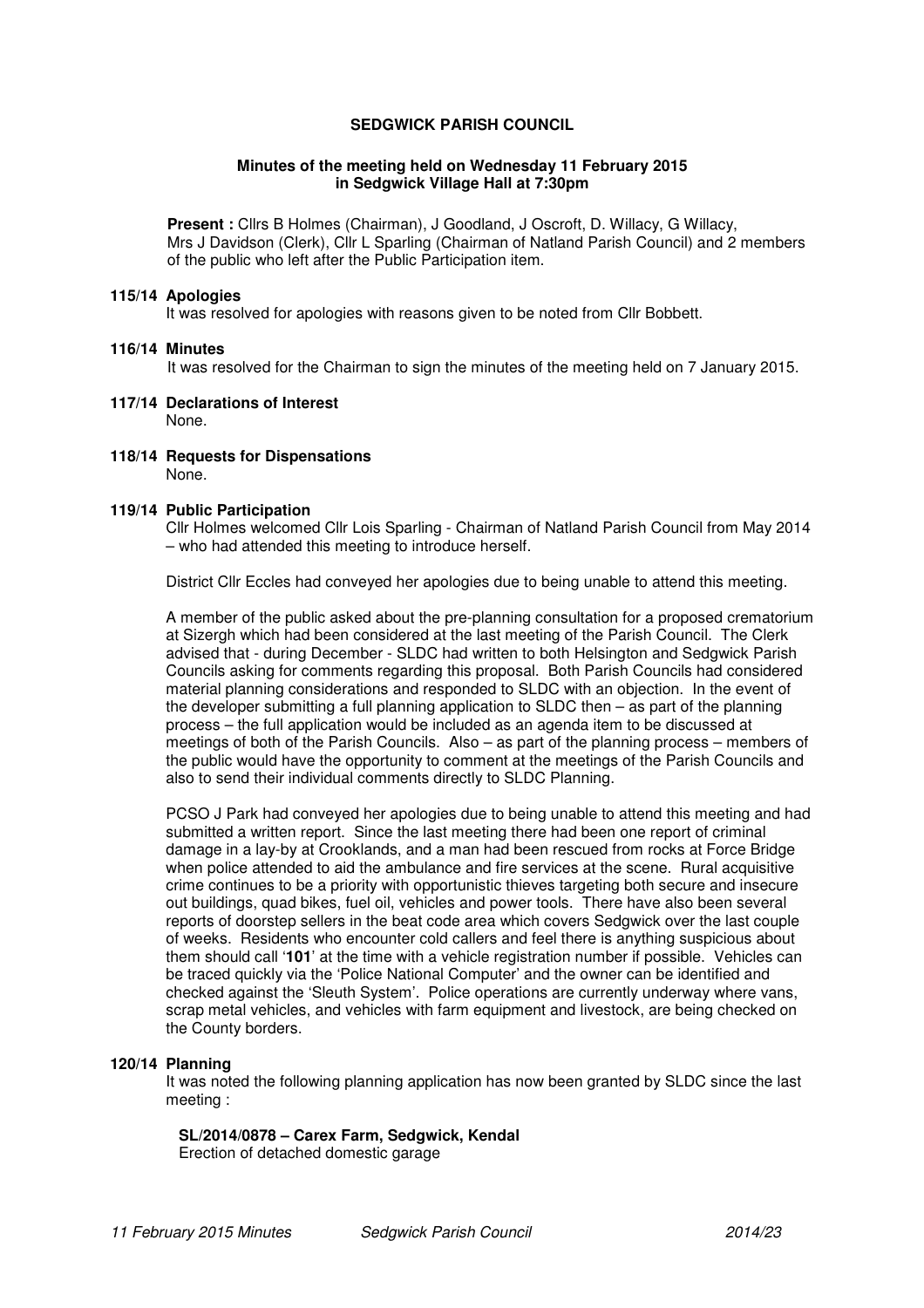# **121/14 Highways/Footpaths**

- a) The correspondence and reports regarding the South Westmorland Village Maintenance Association were received and noted.
- b) A letter from Stainton Parish Council sent to Crosscrake School for the attention of parents, staff and visitors regarding parking and traffic issues adjacent to the School was received and considered. The area of concern is actually in the Parish of Sedgwick and it was agreed that Sedgwick Parish Council did support the letter. Cllr Holmes agreed she would contact the Chairman of Stainton Parish Council to informally convey support/discuss and would present a report regarding the situation at the next meeting of the Parish Council.
- c) It was reported the fingerpost sign at the bottom of the path which leads from Sedgwick Village to the canal is leaning over. Cllr D Willacy advised the base has deteriorated and therefore needs a new piece of wood to be spliced on to the bottom so that it can be planted securely in the ground again. Appreciation was conveyed to Cllr D Willacy for kindly offering to carry out this work for the benefit of the Parish.
- d) It was reported the first new road surface placed on Hill Close had been defective and therefore had needed to be removed and re-done. The road surfacing and kerbing work has now been completed.
- e) Attention was brought to the number of potholes on Castle View which need to be reported to Highways (Ref : 62/WEB151315517)**.**

# **122/14 Consultations**

- a) The SLDC Clean Streets Survey 2015 was received and completed.
- b) A BT consultation regarding the removal of telephony service to allow BT's current programme of proposed public payphone adoptions was received and considered. BT is working with the Community Heartbeat Trust Charity (CHT) and the North West Ambulance Service NHS Trust (NWAS), to adopt a number of telephone kiosks across Cumbria. The CHT is campaigning for underused telephone kiosks to be converted into vital medical centres for local communities and proposes to install defibrillators in kiosks in areas where ambulance response times can be slow or access difficult. The telephone box adjacent to the Telephone Exchange in Sedgwick is currently one which is under consideration and Sedgwick Parish Council has been asked to give reasons for either : **Agreeing** to the removal of the payphone service to allow the installation of defibrillators to proceed; or :

**Objecting** to the removal of the ervice and not allowing adoptions to proceed. The Parish Council felt that it was unable to give a response without having an understanding of how much the telephone box is currently used or the feelings of the local community. In the first instance the Clerk was actioned to contact BT in order to try and obtain the usage figures. It is understood a notice advising the public has been placed in the kiosk by BT.

## **123/14 Playground /Millennium Field**

- a) Consideration was given to the purchase of two picnic benches to replace the ones which are starting to deteriorate in the playground. It was resolved for Cllr G Willacy to make the arrangements to purchase two Natural Pine 8 Seater Round Picnic Tables from Amazon at a cost of £149.95 each + delivery.
- b) It was noted that Cllr Oscroft is currently carrying out regular playground inspections and would present a report at the next meeting of the Parish Council.

### **124/14 Canal**

- a) Further to the discussion at the last meeting regarding the updating of the Sedgwick Parish Council Management Plan for Sedgwick Canal/1994 – 2014. The Clerk had contacted Lancaster Canal Trust who had advised they would be pleased to attend a meeting/initial site visit to explore how they could help. It was agreed that Cllr Goodland would co-ordinate a meeting with Lancaster Canal Trust, Cllr D Willacy and Cllr G Willacy. Lancaster Canal Trust had asked whether the original document could be recreated as an electronic version to provide the basis for a new one that could be easily shared. The Clerk was actioned to recreate the document into a Word file.
- b) It was noted a direction sign to the Stoker Seat has now been placed on the canal path near the junction of the path leading from Sedgwick Village to the canal. The old Kendal/Tewitfield sign which had been rotting away has now been removed.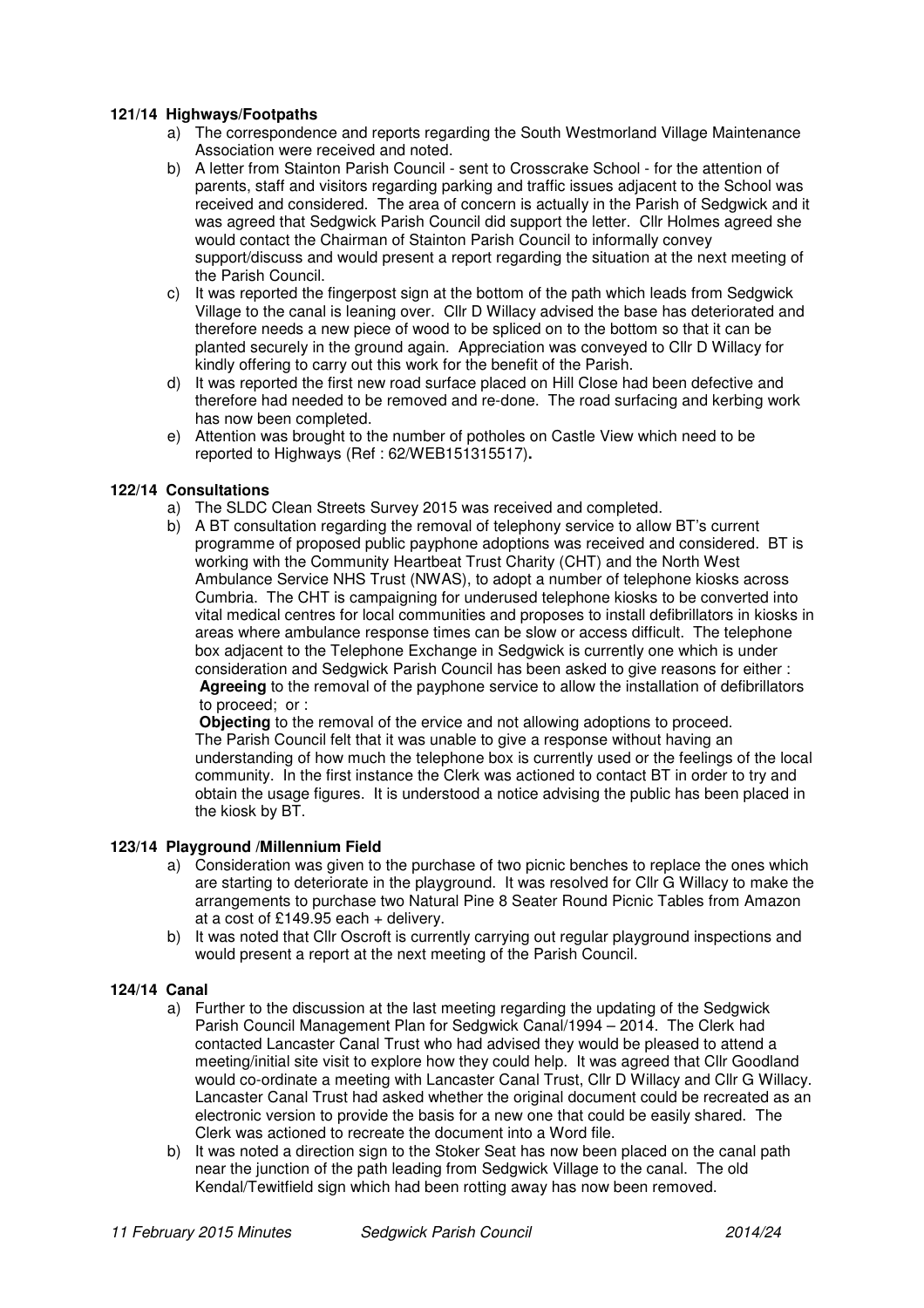c) The following Press Releases from Lancaster Canal Trust were received and noted :

Bob Pointing has been appointed to head Canal & River Trust North West Partnership and will be directing the future of the Lancaster Canal. Bob was head of the Barrow Regeneration & West Lakes Renaissance. The North West Partnership was formed to give local people a voice in development and management of local waterways. Chantelle Seaborn - NW Manager of Canal & River Trust (CRT) - said "We are delighted to have Bob join us and know he will make a great contribution to the future of the Lancaster and Leeds and Liverpool Canals".

Lancaster Canal is to host the IWA National Trailboat Festival with **'Westmorland on Water'** on their Northern Reaches section on 30<sup>th</sup> / 31<sup>st</sup> May and 1<sup>st</sup> June alongside Countryfest, the Westmorland Agricultural Societies event that attracts around 30,000 people. Plans to dredge the canal are well under way and the Lancaster Canal Trust (LCT) and CRT are working together to make this a spectacular event to remember.

The Westmorland Gazette, 22<sup>nd</sup> January, carried a story about a sunken barge on the Lancaster canal at Field End Bridge (169) - winding hole (turning area) - now full of Horse Tail weed. There was a Diphtheria epidemic in 1920 and it is thought that it was a hospital ship transporting victims from outlying areas to Lancaster. Certainly, in the 1914-18 war, wounded soldiers were transported by canals as this was a safe and smooth way, rather than by rickety carriages, or farm carts over rough roads. This story has created considerable response from older people in the community and a story emerges that a little girl may have died on board and the barge was sunk by the owners as there was no means of fumigating against the deadly Diphtheria in those days. This story is on going and divers are preparing to investigate but perhaps other canal communities have similar stories and it would be interesting to hear them.

### **125/14 Sedgwick Village Hall**

A discussion was introduced regarding the frequency of payment for the meeting room hire. It was resolved that a payment of £165 for 11 Parish Council meetings held during the financial year - from the beginning of April to the end of March – should be made annually in September.

### **126/14 Finance**

- i) **Internal Audit** it was noted Mr Paul Cheesbrough who had acted as the Parish Council Internal Auditor for a number of years had sadly passed away in January. The Clerk had conveyed condolences to the family of Mr Cheesbrough on behalf of the Parish Council.
- ii) **Risk Assessment** the Financial Risk Assessment was received and it was resolved for it to be approved.
- iii) **Asset Register** the Asset Register was received and it was resolved for it to be approved.
- iv) **Grass Cutting**  a quotation which had had been received from Mr A Pease for cutting the Village Green, Back Lane and Canal Edges during 2015 was received and noted. The Clerk reported she had contacted Continental Landscapes regarding the charges for 2015 and had been advised that quotations should be sent out by the end of this month. It was agreed that no decisions regarding grass cutting would be made until the Continental Landscape charges are known.

| v) Payments – it was resolved for the following payments to be approved : |         |
|---------------------------------------------------------------------------|---------|
| Sedgwick Village Hall – Meeting Room Hire 2014/15                         | £165.00 |
| Clerks' Salary & Administration Costs (December-March)                    | £928.64 |
| Amazon – 2 Picnic Benches                                                 | £304.89 |

## **127/14 Correspondence**

- Sedgwick House Management Company Crematorium proposal at Sizergh
- CALC Circular February 2015
- CALC South Lakeland District Association meeting on Thursday 5 March 2015
- Any other correspondence, notices and publications received since the last meeting and not included on the agenda was noted.